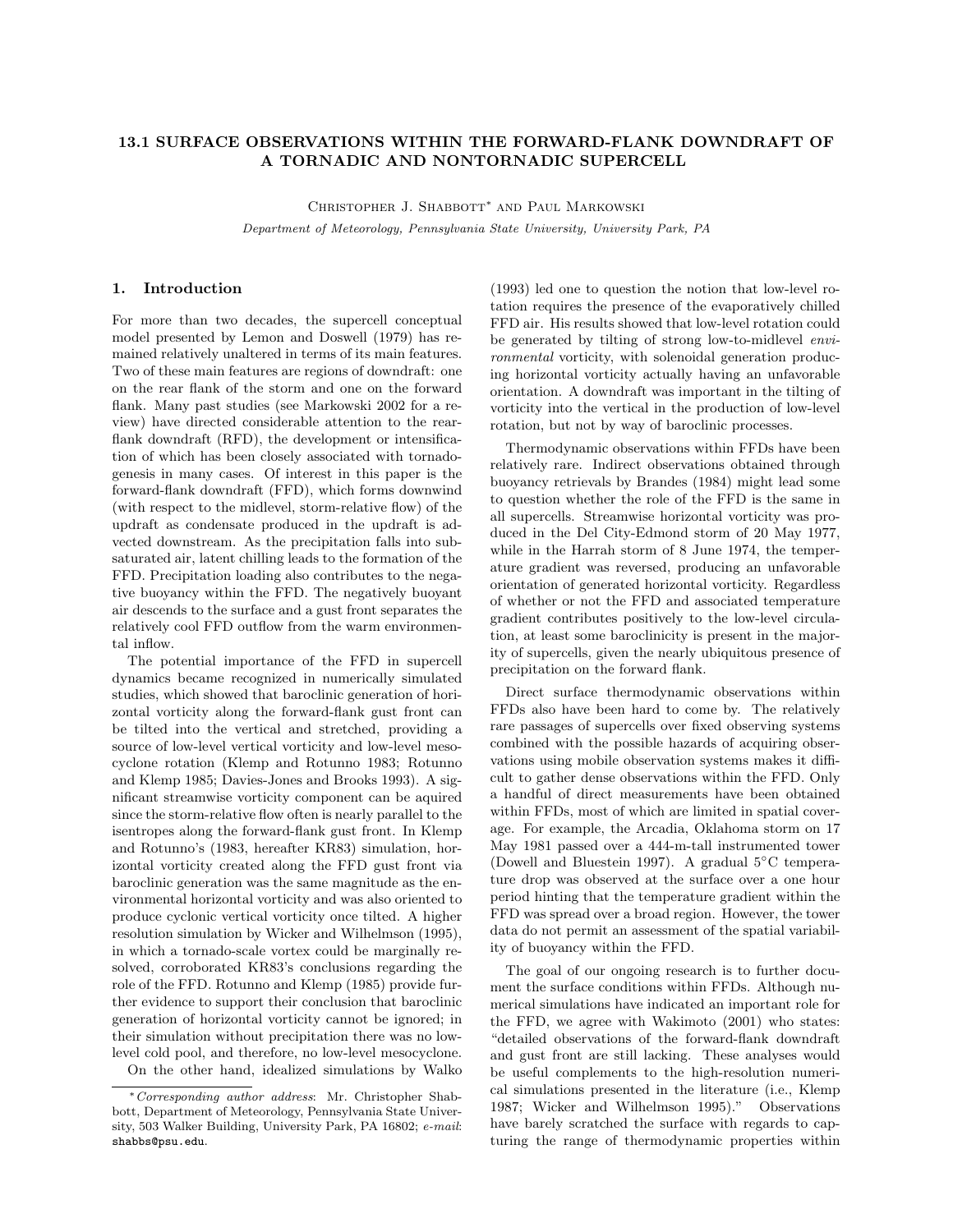

Fig. 1. Schematic of a supercell with radar reflectivity factor shaded. The vertical lines indicate the forward flank. The FFD was defined as the region of reflectivity on the forward side of the line drawn orthogonal to the major axis of the echo through the radar observed circulation center.

FFDs, their relationship to storm evolution and their association with the large-scale environment. Our current research relies on surface data collected by a mobile mesonet within supercell thunderstorms during the 1994–1999 period. The capabilities of this obseving system have been demonstrated in serveral past studies (e.g., Rasmussen et al. 1996; Markowski et al. 2002).

A description of data and analysis methods appears in section 2. This is followed by a summary of the analysis we have completed to date, which includes one tornadic and one nontornadic case (section 3). Section 4 contains a summary and some closing remarks.

## 2. Data and analysis methods

Analyses of mobile mesonet data obtained within the FFDs of two supercells are presented from two cases: 16 May 1995 and 20 May 1998. The 16 May 1995 case featured a well-documented (Wakimoto et al. 1998; Wakimoto and Liu 1998) tornadic supercell during the Verification of the Origins of Rotation in Tornadoes Experiement (VORTEX; Rasmussen et al. 1994). The 20 May 1998 case provided data in a nontornadic supercell which was observed during a smaller, post-VORTEX field experiment. For both cases, all times in which data were available were examined in order to determine which times had the best spatial coverage and observation density within the FFD region.

The shape and size of precipitation fields associated with supercells often vary by storm, so there was a need to objectively define the FFD region of a supercell. The FFD was defined as the region of reflectivity on the forward side of the line drawn orthogonal to the major axis of the echo through the radar observed circulation center (Fig. 1). Although no attempt to objectively define the FFD is free of limitations, the consistent application of a single definition from case to case allows for meaningful comparisions of FFDs to be made. The mobile mesonet data were recorded at 2-s intervals. The variables recorded were time, latitude, longitude, temperature, relative humidity, pressure, and wind velocity. Virtual potential temperature,  $\theta_v$ , and equivalent potential temperature,  $\theta_e$ , are analyzed herein. Calculations of  $\theta_v$  incorporated a liquid water mixing ratio parameterization (Hane and Ray 1985) using radar reflectivity at the lowest elevation angle. Bolton's (1980) approximation was used to compute  $\theta_e$ . Further instrument specifications, including instrument errors and quality control techniques, are described by Straka et al. (1996) and Markowski et al. (2002).

To suppress small-scale noise, a filter was applied to the raw data. The filter used a triangular weighting function with a filter radius of 10-s. The exact scales retained by such filtering depend on vehicle speed, but generally, this filtering significantly damped features having spatial scales less than 200 m. Smoothed mobile mesonet observations were plotted in radar coordinates using time-tospace conversion. For the two cases examined here, the storm was assumed to remain relatively steady-state over the period in which the WSR-88D took one volume scan (5–6 min).

In order to make meaningful comparisons of FFDs from one case to another, it was useful to analyze deviations of  $\theta_v$  and  $\theta_e$  from a larger-scale "base state". The base states were dertermined by objectively analyzing meso- $\alpha$ -scale  $\theta_v$  and  $\theta_e$  values and interpolating the larger-scale  $\theta_v$  and  $\theta_e$  field to the loacation of the supercell.

WSR-88D data were used for both case days. Reflectivity factor at the lowest elevation angle was taken from the closest radar to the supercell. For the 16 May 1995 case, the Dodge City, Kansas WSR-88D (KDDC) was approximately 30 km south of the tornadic supercell, while on 20 May 1998, the Goodland, Kansas WSR-88D (KGLD) was approximately 80 km east of the nontornadic supercell.

#### 3. Observations

a. 20 May 1998: Nontornadic supercell in eastern Colorado

On this day, conditions were conducive for supercell development in moist, upslope flow in eastern Colorado. East of the Laramie mountain range, a lee trough formed to the south of a stationary front. The supercell developed in Yuma county where it was sampled with the Goodland, Kansas WSR-88D.

Mobile mesonet observations in the FFD indicated  $\theta_v$ deficits as large as 9 K (Fig. 2). Since  $\theta_v$  included a reflectivity parameterization of liquid water, the field closely mimics the reflectivity pattern. Strong storm-relative winds advected slightly warmer air on the north side of the low-level circulation center, shown by the southwestward bulge of the −3 to −9 contours, while cold RFD air is rotating around the southern half of the mesocyclone.

Perturbation equivalent potential temperature,  $\theta_e'$ , is shown in Fig. 3 for the same analysis time. Deficits as large as 7 K are sampled in the FFD. Just to the northeast, close to the low-level circulation center, warm  $\theta_{\epsilon}$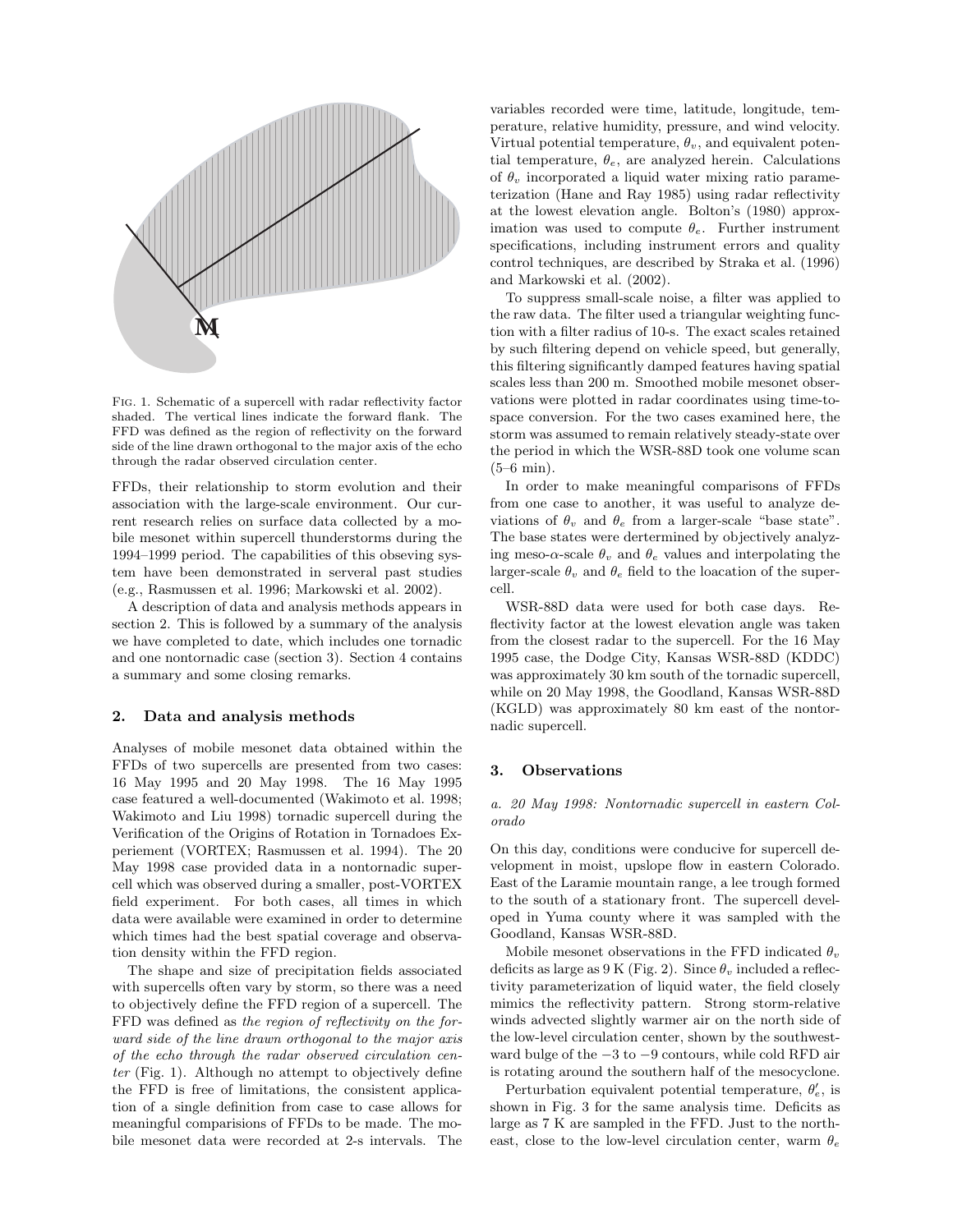# 01:15:58 UTC 21 MAY 1998



FIG. 2. Plot of perturbation virtual potential temperature,  $\theta'_{v}$  (K, contoured), objectively analyzed reflectivity (shaded) and mobile mesonet observations at 01:15:58 UTC 20 May 1998. The contour interval is 1 K. Station models are plotted 1.5 km apart with storm relative winds depicted. A storm motion of  $u = 8.41$  m s<sup>-1</sup> and  $v = 2.81$  m s<sup>-1</sup> (from 200°) was calculated. Dotted contours reflect the lack of confidence owing to low observation density. The letter M denotes the low-level circulation center at the lowest elevation scan from the WSR-88D in Goodland, Kansas.



## FIG. 3. As in Fig. 2 except perturbation equivalent potential temperature,  $\theta'_{e}$  (K), is contoured. The contour interval is 2 K. The dashed line indicates an intermediate contour.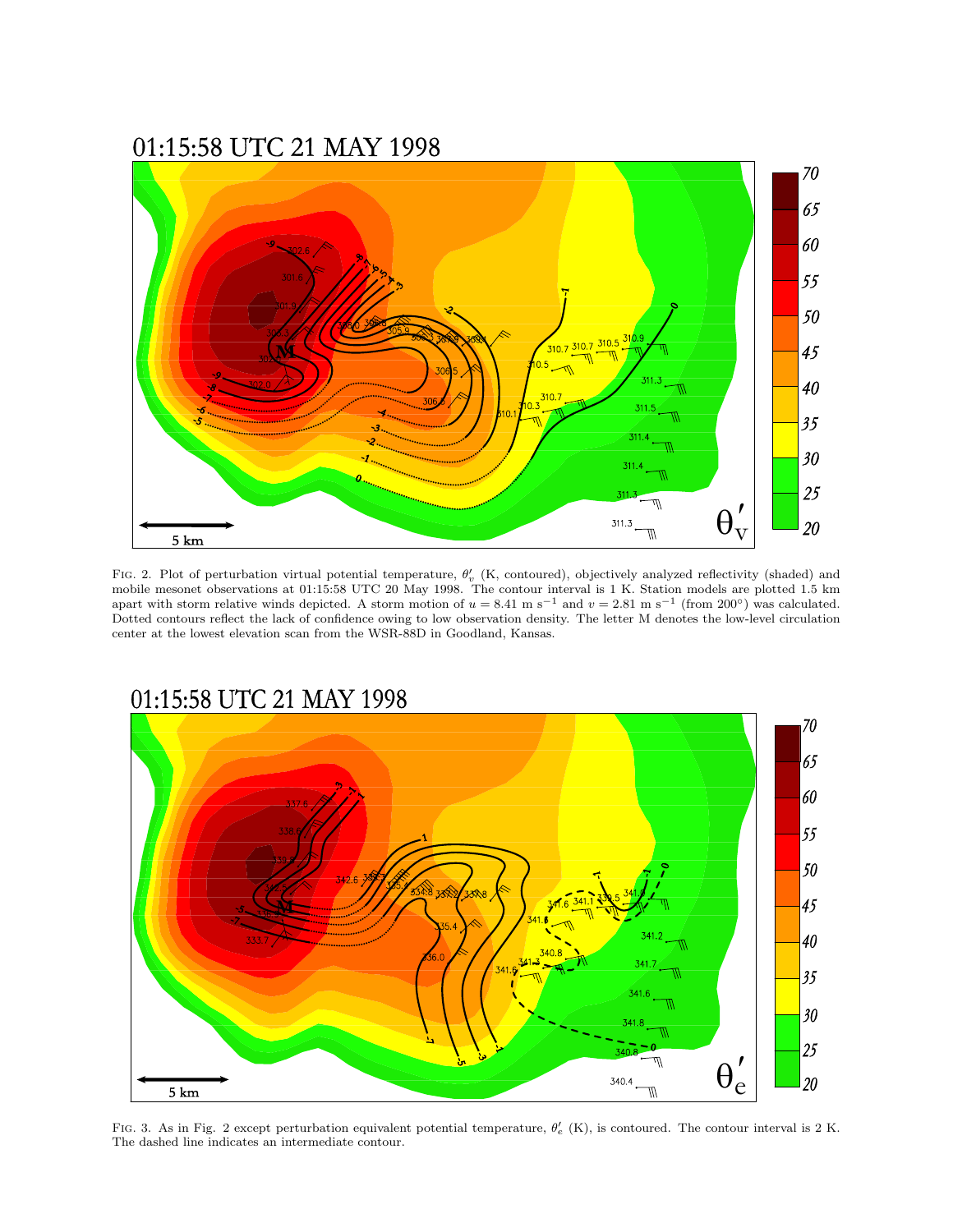perturbations are shown which are converging into the low-level mesocyclone. The origin of the  $\theta_e$  excesses is not known. Perhaps larger  $\theta_e$  values were present aloft or perhaps the base state  $\theta_e$  value was poorly specified.

#### b. 16 May 1995: Tornadic supercell in southwestern Kansas

A tornadic supercell was intercepted in southwestern Kansas near a triple point where a dry line and low pressure trough intersected. Several weak tornadoes and one strong tornado were observed between Jetmore and Hanston, KS between 2230 UTC and 0230 UTC.

The analysis of this storm is complicated by the fact that the storm was undergoing a discrete jump at this analysis time. The updraft to west was occluding and an eastward surging gust front initiated a new updraft base ahead of it. Larger gradients to the southwest of the new reflectivity maximum in both the  $\theta'_v$  and  $\theta'_e$  plots reveal the surge of the rear-flank gust front (Figs. 4 and 5). Difficulties defining the FFD region for this case arose owing to the presence of two updraft bases. However, closer examination of the radar data showed only one mesocyclone at low and midlevels associated with the initial updraft. In time, the new updraft forms along the initial updraft's forward-flank gust front and was included in the analysis.

Observations collected in and around the newly forming updraft, associated with the  $\theta_e$  surplus, may not exhibit characteristics of rain-cooled FFD air, however, observations to the north of the new updraft possess more typical FFD characteristics reflected by the  $-1$ , −2 and −3 perturbation contours. Similar to Fig. 2, the  $\theta'_v$  field is somewhat correlated with the reflectivity pattern (Fig. 4). The largest  $\theta_v$  deficits sampled in the FFD were 3 K (Fig. 4), although slightly larger deficits were sampled in the RFD. The surplus of  $\theta_e$  may have arisen from a mesoscale increase in base state  $\theta_e$  that was not resolved by the synoptic observations and possibly led to a poor specification of the base state.

#### 4. Summary and future work

Comparing and contrasting the analyses of the two supercell cases reveals differences between the  $\theta'_v$  and  $\theta'_e$ in each storm. In summary, analyses of these two cases indicate

- $\theta_v$  deficits in the FFD of the nontornadic case were 3–4 K larger than in the tornadic case
- $\theta_e$  deficits also were 3–4 K larger in the nontornadic case than in the tornadic case, with a similar finding of surface  $\theta_e$  excess located near the updrafts in both cases

Future work will use similar data and analysis procedures on about a dozen case days roughly evenly divided between tornadic and nontornadic supercell cases. Once all cases are evaluated, it is our hope to have a clearer idea of the range of surface thermodynamic characteristics within FFDs and how these conditions are related to storm behavior and the large-scale environment.

Acknowledgments. We are thankful for comments provided by Mr. John Stonitsch, Mr. Jeff Frame and Mr. Jim Marquis. This work was funded by NSF grant ATM-033864.

#### REFERENCES

- Bolton, D., 1980: The Computation of Equivalent Potential Temperature. Mon. Wea. Rev., 108, 1046–1053.
- Brandes, H. E., 1984: Relationships Between Radar-Derived Thermodynamic Variables and Tornadogenesis. Mon. Wea. Rev., 112, 1033–1052.
- Davies-Jones, R. P., and H. E. Brooks, 1993: Mesocyclogenesis from a theorectical perspective. The Tornado: Its Structure, Dynamics, Prediction, 105–<br>and Hazards, Geophys. Monogr., No. 79, Amer. Geophys. Union, 105–<br>114.
- Doswell, C. A., and D. W. Burgess, 1993: Tornadoes and tornadic storms:<br>A review of conceptual models. The Tornado: Its Structure, Dynamics,<br>Prediction, and Hazards, Geophys. Monogr., No. 79, Amer. Geophys. Union, 105–114.
- Dowell, D. C., and H. B. Bluestein, 1997: The Arcadia, Oklahoma, storm<br>of May 1981: Analysis of a supercell during tornadogenesis. Mon.<br>Wea. Rev., 1**25**, 2562–2582.
- Hane, C. E., and P.S. Ray, 1985: Pressure and buoyancy fields derived from Doppler radar data in a tornadic thunderstorm. J. Atmos. Sci., 42, 18–35.
- Klemp, J. B., 1985: Dynamics of tornadic thunderstorms. Ann. Rev. Fluid Mech., 19, 369-402.
- , and R. Rotunno, 1983: A study of the tornadic region within a supercell thunderstorm. J. Atmos. Sci., 40, 359-377.
- Lemon, L. R., and C.A. Doswell III, 1979: Severe thunderstorm evolution and mesocyclone structure as related to tornadogenesis. Mon. Wea. Rev., 107, 1184–1197.
- Markowski, P. M., 2002: Hook echoes and rear-flank downdrafts: A review. Mon. Wea. Rev., 130, 852–876.
- Markowski, P. M., J. M. Straka, and E. N. Rasmussen, 2002: Direct surface thermodynamic measurements within the rear-flank downdrafts<br>of nontornadic and tornadic supercells. Mon. Wea. Rev., 130, 1692– 1721.
- Rasmussen, E. N., and J. M. Straka, 1996: Mobile mesonet observations of tornadoes during VORTEX-95. Preprints, 18th Conf. on Severe Local<br>Storms. Amer. Meteor. Soc., San Francisco, 1–5.
- Rasmussen, E. N., J. M. Straka, R. Davies-Jones, C. A. Doswell III, F. H.<br>Carr, M. D. Eilts, and D. R. MacGorman, 1994: Verification of the<br>origins of rotation in tornadoes experiment: VORTEX. Bull. Amer.<br>Meteor. Soc., **75**
- Rotunnno, R., and J. B. Klemp, 1985: On the rotation and propagation of simulated supercell thunderstorms. J. Atmos. Sci., 42, 271–292.
- Straka, J. M., E. N. Rasmussen, and S. E. Fredrickson, 1996: A mobile mesonet for fine-scale meteorological observations. J. Atmos. Oceanic  $\label{thm:13} \begin{array}{l} \textit{Technol.}, \ \mathbf{13}, \ \mathbf{921-936}. \end{array}$
- Wakimoto, R. M., 2002: Convectively driven high wind events. Severe Convective Storms, Meteor. Monogr., No. 50, Amer. Meteor. Soc., 255–  $298$
- —, 1998: The Garden City, Kansas, storm during VORTEX 95. Part<br>I: Overview of the storms life cycle and mesocyclogenesis. *Mon. Wea.*<br>*Rev.*, **126**, 372–392.
- , L. Chinghwang, 1998: The Garden City, Kansas, storm during VORTEX 95. Part II: The wall cloud and tornado. Mon. Wea. Rev., 126, 393–408.
- Walko, R. L., 1993: Tornado spin-up beneath a convective cell: Required basic structure of the near-field boundary layer winds. The Tornado:<br>Its Structure, Dynamics, Prediction, and Hazards, Geophys. Monogr., No. 79,<br>Amer. Geophys. Union, 89–95.
- Wicker, L. J., and R. B. Wilhemson, 1995: Simulation and analysis of tornado development and decay within a three-dimensional supercell thunderstorm. J. Atmos. Sci., 52, 2675–2703.